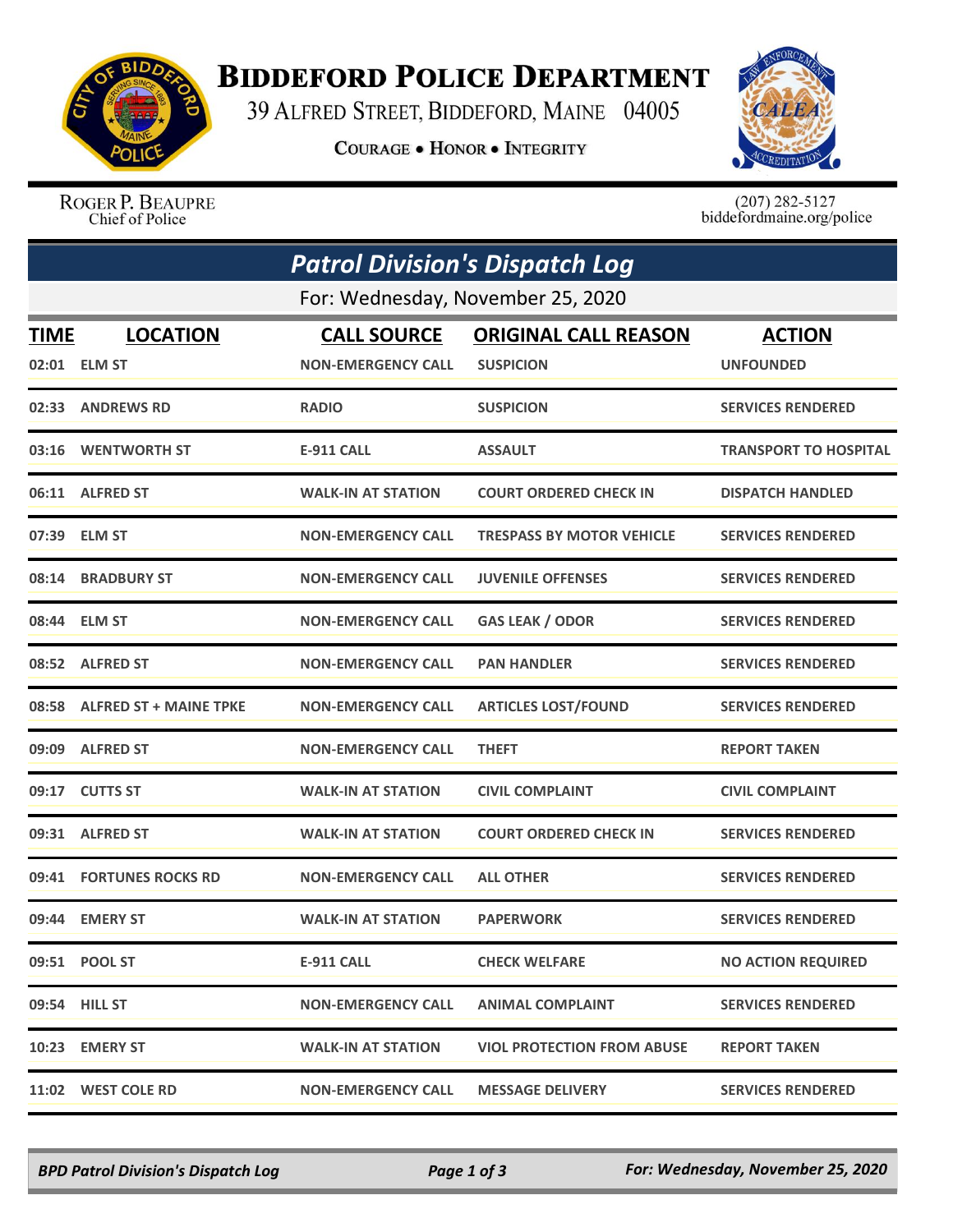| <b>TIME</b>                                         | <b>LOCATION</b>               | <b>CALL SOURCE</b>                | <b>ORIGINAL CALL REASON</b>                                   | <b>ACTION</b>             |  |  |
|-----------------------------------------------------|-------------------------------|-----------------------------------|---------------------------------------------------------------|---------------------------|--|--|
|                                                     | 11:48 ST MARYS ST             | <b>E-911 CALL</b>                 | 911 MISUSE                                                    | <b>NEGATIVE CONTACT</b>   |  |  |
|                                                     | 13:52 ELM ST                  | <b>NON-EMERGENCY CALL</b>         | <b>ARTICLES LOST/FOUND</b>                                    | <b>REPORT TAKEN</b>       |  |  |
|                                                     | 14:07 ALFRED ST               | <b>WALK-IN AT STATION</b>         | <b>ALL OTHER</b>                                              | <b>SERVICES RENDERED</b>  |  |  |
|                                                     | 14:09 HILL ST                 | <b>E-911 CALL</b>                 | 911 MISUSE                                                    | <b>DISPATCH HANDLED</b>   |  |  |
|                                                     | 14:31 SACO FALLS WAY          | <b>AGENCY INITIATED</b>           | <b>VARDA CHECK</b>                                            | <b>SERVICES RENDERED</b>  |  |  |
|                                                     | 15:02 ELM ST                  | <b>NON-EMERGENCY CALL</b>         | <b>CIVIL COMPLAINT</b>                                        | <b>CIVIL COMPLAINT</b>    |  |  |
|                                                     | 15:17 ALFRED ST               | <b>WALK-IN AT STATION</b>         | <b>CIVIL COMPLAINT</b>                                        | <b>SERVICES RENDERED</b>  |  |  |
|                                                     | 15:41 CLEAVES ST              | <b>NON-EMERGENCY CALL</b>         | <b>HARASSMENT</b>                                             | <b>SERVICES RENDERED</b>  |  |  |
|                                                     | 15:57 ELM ST + CENTER ST      | <b>E-911 CALL</b>                 | <b>DISTURBANCE / NOISE</b>                                    | <b>WARNING ISSUED</b>     |  |  |
|                                                     | 17:22 PROSPECT ST             | <b>NON-EMERGENCY CALL</b>         | <b>POLICE INTEL</b>                                           | <b>NO ACTION REQUIRED</b> |  |  |
|                                                     | 17:48 ALFRED ST               | <b>E-911 CALL</b>                 | <b>DISTURBANCE / NOISE</b>                                    | <b>SERVICES RENDERED</b>  |  |  |
|                                                     | 17:52 ELM ST                  | <b>NON-EMERGENCY CALL</b>         | <b>SUSPICION</b>                                              | <b>REPORT TAKEN</b>       |  |  |
|                                                     | 19:21 ALFRED ST               | <b>WALK-IN AT STATION</b>         | <b>COURT ORDERED CHECK IN</b>                                 | <b>DISPATCH HANDLED</b>   |  |  |
|                                                     | 20:11 MAIN ST                 | <b>NON-EMERGENCY CALL</b>         | <b>DRUNKENNESS</b>                                            | <b>SERVICES RENDERED</b>  |  |  |
|                                                     | 20:21 MARINER WAY             | <b>E-911 CALL</b>                 | 911 MISUSE                                                    | <b>DISPATCH HANDLED</b>   |  |  |
|                                                     | 21:14 SOUTH ST + KOSSUTH ST   | <b>AGENCY INITIATED</b>           | <b>TRAFFIC OFFENSES</b>                                       | <b>WARNING ISSUED</b>     |  |  |
|                                                     | 22:03 JEFFERSON ST            | AGENCY INITIATED TRAFFIC OFFENSES |                                                               | <b>SUMMONS ISSUED</b>     |  |  |
|                                                     |                               |                                   | OFFENDER: DONNA M TENNEY  AGE: 54  RESIDENT OF: BIDDEFORD, ME |                           |  |  |
| CHARGE: OPERATING WITH EXPIRED LICENSE OVER 90 DAYS |                               |                                   |                                                               |                           |  |  |
|                                                     | 22:31 ALFRED ST               | <b>AGENCY INITIATED</b>           | <b>TRAFFIC OFFENSES</b>                                       | <b>WARNING ISSUED</b>     |  |  |
|                                                     | 22:48 JEFFERSON ST            | <b>NON-EMERGENCY CALL</b>         | <b>ANIMAL COMPLAINT</b>                                       | <b>REPORT TAKEN</b>       |  |  |
|                                                     | 23:08 ELM ST                  | <b>AGENCY INITIATED</b>           | <b>TRAFFIC OFFENSES</b>                                       | <b>VSAC ISSUED</b>        |  |  |
|                                                     | 23:12 ALFRED ST + EDWARDS AVE | <b>AGENCY INITIATED</b>           | <b>TRAFFIC OFFENSES</b>                                       | <b>WARNING ISSUED</b>     |  |  |
|                                                     | 23:30 UNION ST                | E-911 CALL                        | 911 MISUSE                                                    | <b>NEGATIVE CONTACT</b>   |  |  |
|                                                     | 23:36 ALFRED ST + BOULDER WAY | <b>AGENCY INITIATED</b>           | <b>TRAFFIC OFFENSES</b>                                       | <b>WARNING ISSUED</b>     |  |  |
|                                                     | 23:36 BRADBURY ST             | E-911 CALL                        | <b>DOMESTIC COMPLAINTS</b>                                    | <b>REPORT TAKEN</b>       |  |  |
|                                                     |                               |                                   |                                                               |                           |  |  |

*BPD Patrol Division's Dispatch Log Page 2 of 3 For: Wednesday, November 25, 2020*